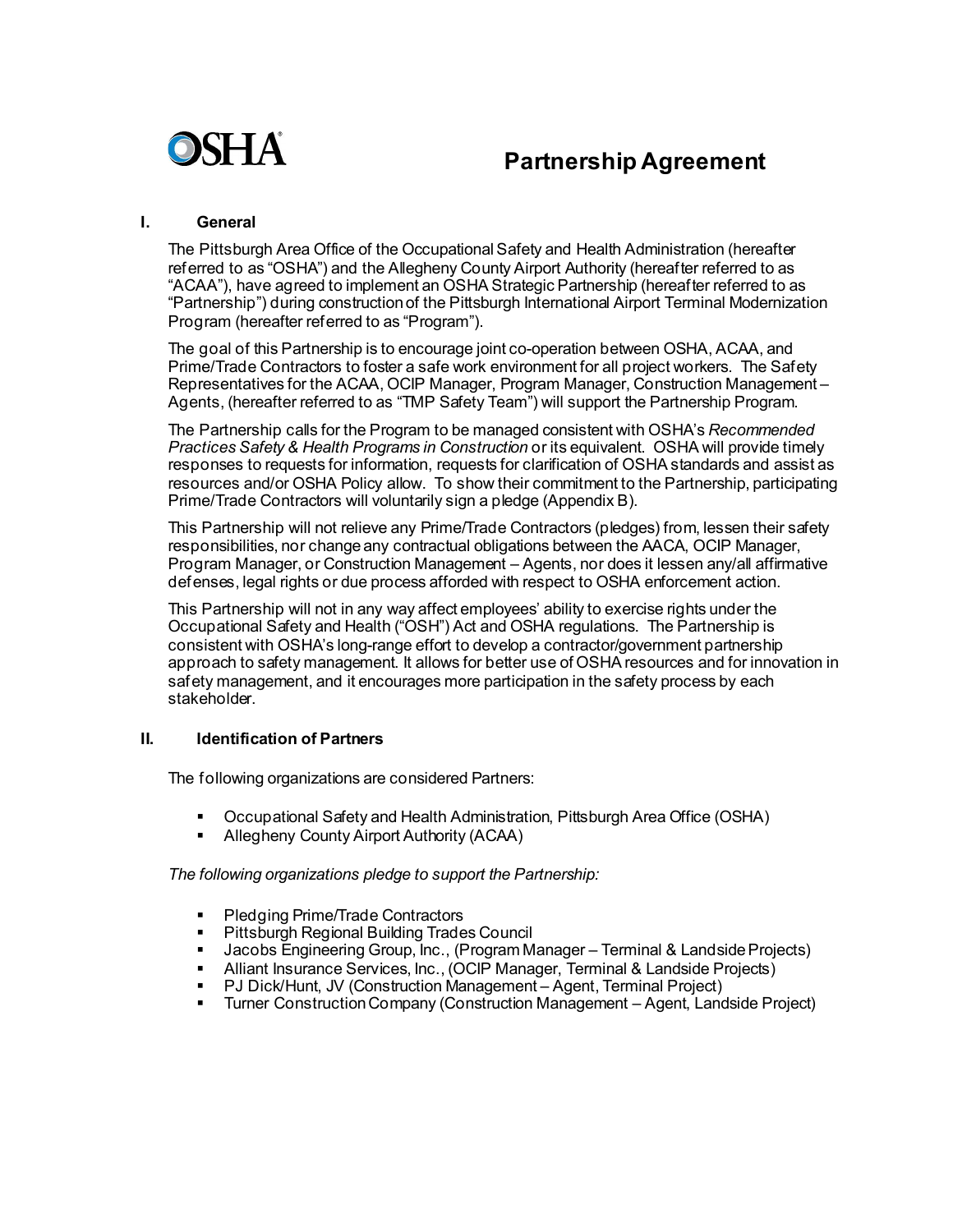# **III. Program Overview**

Program construction will start June 2021 with completion set for January 2025. It is expected that 35-45 union trade contractors will employ approximately 1500-2000 craft persons at peak construction.

Program details include:

Owner:

Allegheny County Airport Authority Landside Terminal, 4<sup>th</sup> Floor Mezzanine PO Box 12370 Pittsburgh, PA 15231-0370

Program highlights:

- Construction cost \$900,000,000
- A three-level, approximately 632,000 square foot terminal facility consisting of:
	- Ground level Includes airline and airport support, such as baggage operations, explosive baggage detection systems and building utilities.
	- Concourse level Includes airline operations and all passenger and public spaces such as ticketing, baggage claim, security screening checkpoint and concessions.
	- Mezzanine level Includes ACAA administrative offices and conference spaces.
- Refurbishment of the existing Airside Terminal concourses.
- A six-story garage connected to the Landside Terminal addition by two pedestrian bridges. The garage structure will house approximately 3,500 public parking spaces, rental car customers, ready return spaces, and ground transportation center.
- A separate rental car Quick-Turn-Around facility.
- Paved lots for commercial vehicles staging and cell phone lot.
- New roadway system to support the new terminal complex.

Major components of the work will include: site construction, excavation work, caissons installation, rebar installation, concrete foundations, cast-in-place concrete, pre-cast concrete, structural steel and metal work, electrical, masonry, mechanical/plumbing, glazing, and roofing.

# **IV. Partnership Goals, Strategies, Measures**

The primary objective of this Partnership is to create a working relationship that focuses on preventing work-related injuries and fatalities, controlling or eliminating serious workplace hazards, and establishing a foundation for the development of an effective safety and health program. The goals employed to achieve these results will include the following:

| Goal                                                                                                                                                  | Strategy                                                                                                                                                                                                                                                                                                   | Measures/Products                                                                                                          |
|-------------------------------------------------------------------------------------------------------------------------------------------------------|------------------------------------------------------------------------------------------------------------------------------------------------------------------------------------------------------------------------------------------------------------------------------------------------------------|----------------------------------------------------------------------------------------------------------------------------|
| 1. Reduce the total number of injury<br>and illness cases, thereby providing a<br>safer and healthier work environment<br>for workers at the Program. | a. Review the OSHA 300 data of all<br>Prime/Trade Contractors.<br>b. Calculate the Project's Days Away<br>From Work, Restricted, or Job<br>Transferred (DART) rate.<br>c. Partners & TMP Safety Team will<br>meet quarterly to review Project<br>Safety Performance and promote<br>continuous improvement. | The Partnership baseline DART<br>a.<br>rate is established at 4.3.<br>Reduce the DART rate by 3<br>b.<br>percent annually. |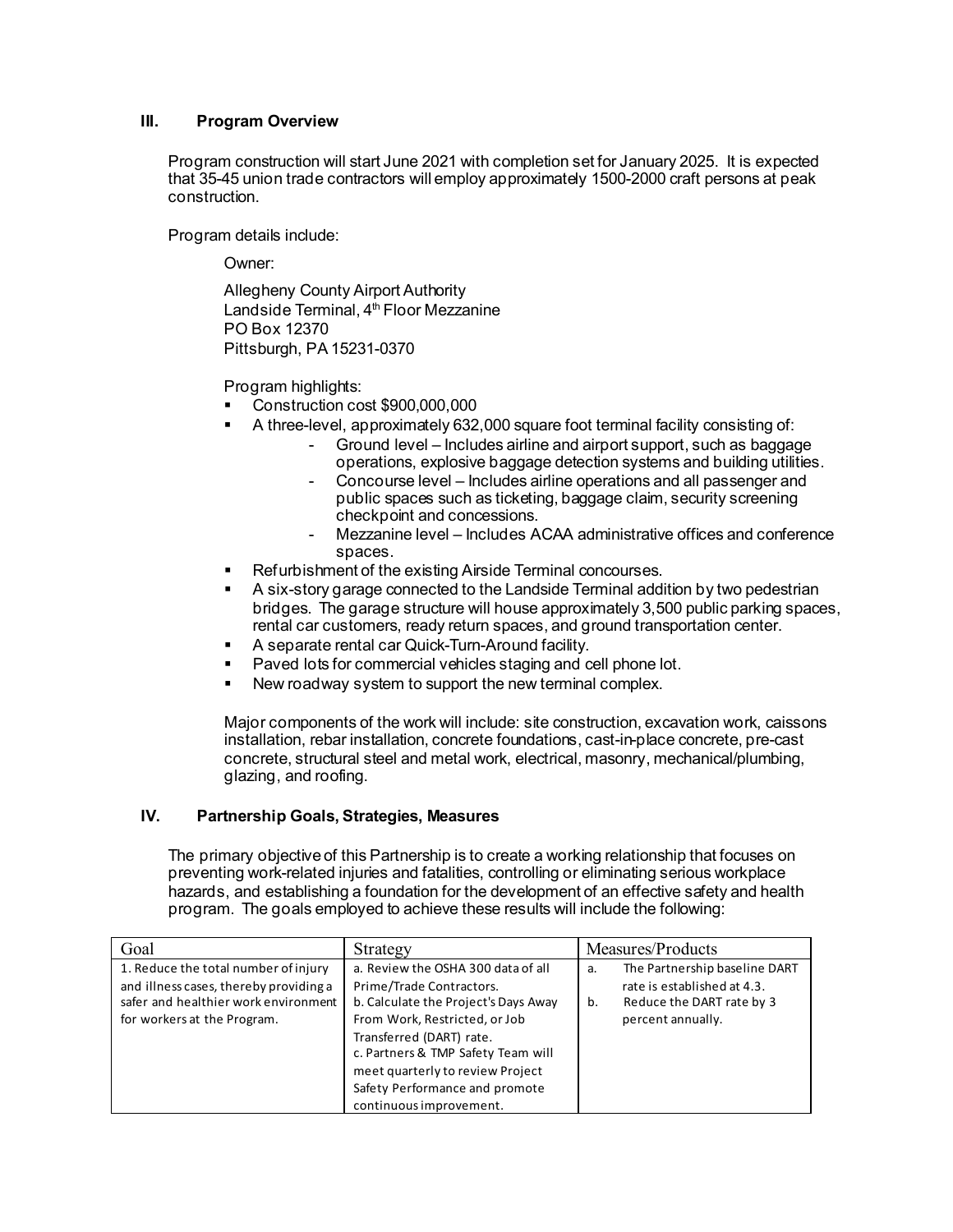| Goal                                                                                                                                                                                      | Strategy                                                                                                                                                                                                                                                                                                                                                                                              | Measures/Products                                                                                                                                                                                                                                                                                 |
|-------------------------------------------------------------------------------------------------------------------------------------------------------------------------------------------|-------------------------------------------------------------------------------------------------------------------------------------------------------------------------------------------------------------------------------------------------------------------------------------------------------------------------------------------------------------------------------------------------------|---------------------------------------------------------------------------------------------------------------------------------------------------------------------------------------------------------------------------------------------------------------------------------------------------|
| 2. Control workplace hazards by<br>assisting Prime/Trade Contractors<br>with the implementation of an<br>effective safety and health<br>management systems.                               | a. TMP Safety Team will review each<br>Prime/Trade Contractor's safety and<br>health management system in<br>accordance with Appendix C of this<br>document.<br>b. Prime/Trade Contractor<br>supervision must complete an OSHA<br>30 Hour Construction course.<br>c. Partners & TMP Safety Team will<br>meet quarterly to review Project<br>Safety Performance and promote<br>continuous improvement. | The number of Prime/Trade<br>a.<br>Contractors that have<br>completed TMP safety<br>evaluation and have pledged<br>both support and cooperation<br>to the Partnership.<br>The number of Prime/Trade<br>b.<br>Contractor supervisors who<br>have completed the OSHA30<br>Hour Construction course. |
| 3. Conduct effective self-inspections<br>and assist Prime/Trade Contractors<br>with training resources and technical<br>assistance in areas where workers<br>might be exposed to hazards. | a. TMP Safety Team will document all<br>self-inspections, the number of<br>hazards corrected, and safety training<br>conducted by Prime/Trade<br>Contractors for workers on the<br>Project.<br>b. Partners & TMP Safety Team will<br>meet quarterly to review Project<br>Safety Performance and promote<br>continuous improvement.                                                                    | The number of self-inspections<br>a.<br>performed, the number of<br>hazards identified and<br>corrected.<br>b.<br>The number of training sessions<br>conducted, and the number of<br>training hours provided for<br>workers and supervision.                                                      |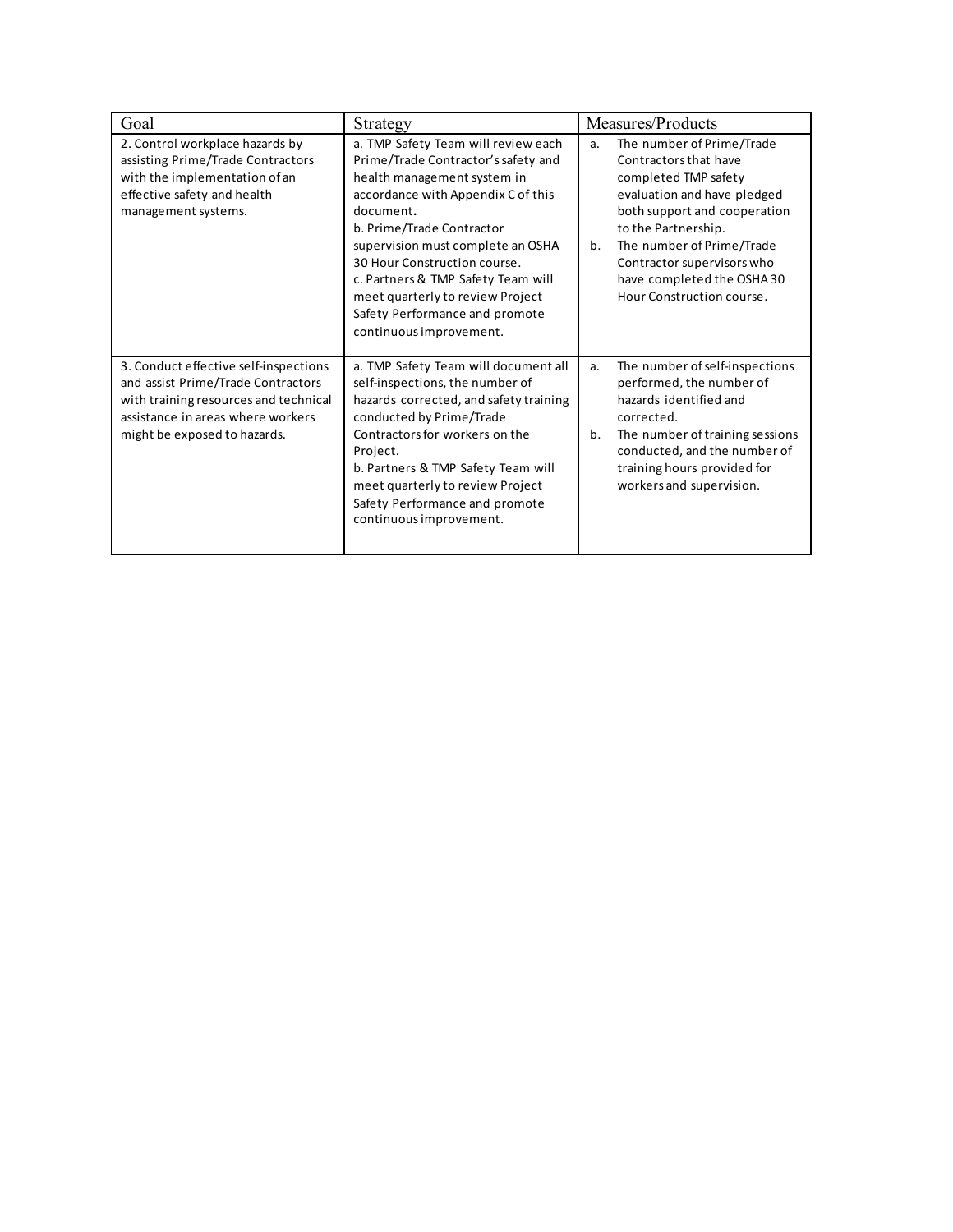| Goal                                                                                                                                                  | Strategy                                                                                                                                                                                                                                                                                                                                                                                                                                                                                                                                                                                                                                                                                                                                                                                                                                                                                      | Measures/Products                                                                                                                                                                                                                                                                                                                                                                                                                                                                                                         |
|-------------------------------------------------------------------------------------------------------------------------------------------------------|-----------------------------------------------------------------------------------------------------------------------------------------------------------------------------------------------------------------------------------------------------------------------------------------------------------------------------------------------------------------------------------------------------------------------------------------------------------------------------------------------------------------------------------------------------------------------------------------------------------------------------------------------------------------------------------------------------------------------------------------------------------------------------------------------------------------------------------------------------------------------------------------------|---------------------------------------------------------------------------------------------------------------------------------------------------------------------------------------------------------------------------------------------------------------------------------------------------------------------------------------------------------------------------------------------------------------------------------------------------------------------------------------------------------------------------|
| 4. Develop a working relationship<br>with OSHA to maintain a continuing<br>dialogue that supports various safety<br>and health campaigns/initiatives. | a. TMP Safety Team and all on-site<br>Prime/Trade Contractors (pledges)<br>will hold an annual event to support<br>the OSHA National Fall Prevention<br>Safety Stand-Down until the Project is<br>completed. TMP Safety Team and all                                                                                                                                                                                                                                                                                                                                                                                                                                                                                                                                                                                                                                                          | The use OSHA's "National Fall<br>a.<br>Safety Stand-Down" webpage to<br>log their event, provide<br>information about their stand<br>down activity and complete the<br>survey.                                                                                                                                                                                                                                                                                                                                            |
|                                                                                                                                                       | Prime/Trade Contractors (pledges)<br>will display a stand-down poster<br>(provided by Pittsburgh Area Office)<br>on site.<br>b. TMP Safety Team and all on-site<br>Prime/Trade Contractors (pledges)<br>will hold an annual event to support<br>the NUCA Trench Safety Stand-Down<br>until the Project is completed. TMP<br>Safety Team and all Prime/Trade<br>Contractors (pledges) will display the<br>stand-down poster on the site.<br>c. TMP Safety Team and all on-site<br>Prime/Trade Contractors (pledges)<br>will participate in the NIOSH/OSHA<br>annual Heat Stress Prevention<br>campaign until the Project is<br>completed. TMP Safety Team and all<br>Prime/Trade Contractors (pledges)<br>will use the OSHA/NIOSH Heat Safety<br>Tool App and display Heat Stress<br>Prevention posters (provided by<br>Pittsburgh Area Office) on site.<br>d. TMP Safety Team and all on-site | The use NUCA's "National<br>b.<br>Trench Safety Stand-Down"<br>webpage to log the event(s),<br>provide information about their<br>stand down activity and<br>complete the survey.<br>The number of workers trained<br>C.<br>on the annual Heat Stress<br>Prevention "Water, Rest, Shade"<br>Campaigns.<br>The number of workers trained<br>d.<br>in each safety talk that is<br>associated with the Region III<br>Focus Four Campaign.<br>The number of workers trained<br>e.<br>on the annual Safe + Sound<br>Campaigns. |
|                                                                                                                                                       | Prime/Trade Contractors (pledges)<br>will participate in the OSHA Region III<br>Focus Four Campaign.                                                                                                                                                                                                                                                                                                                                                                                                                                                                                                                                                                                                                                                                                                                                                                                          |                                                                                                                                                                                                                                                                                                                                                                                                                                                                                                                           |
|                                                                                                                                                       | e. TMP Safety Team and all on-site<br>Prime/Trade Contractors (pledges)<br>will hold an annual event to support                                                                                                                                                                                                                                                                                                                                                                                                                                                                                                                                                                                                                                                                                                                                                                               |                                                                                                                                                                                                                                                                                                                                                                                                                                                                                                                           |
|                                                                                                                                                       | the OSHA Safe + Sound Campaign.                                                                                                                                                                                                                                                                                                                                                                                                                                                                                                                                                                                                                                                                                                                                                                                                                                                               |                                                                                                                                                                                                                                                                                                                                                                                                                                                                                                                           |

# **V. Partnership Management and Operation**

ACAA and TMP Safety Team in association with OSHA will form a committee to monitor the implementation of this Partnership. It will consist of a representative from each of the Partners. The Compliance Assistance Specialist will serve as OSHA's primary contact. This committee will meet quarterly to review Prime/Trade Contractor safety performance and involvement in the Partnership, analyze job site audits, make Partnership improvements, and evaluate Partnership modifications, achievements, and successes.

*Partnership Roles and Responsibilities*

*OSHA agrees to:*

1. Evaluate ACAA's TMP Safety Plan (Attachment 1) prior to and during the OSHA enforcement verification inspections using Appendix C (or equivalent) and to determine whether effective safety and health management systems are in place.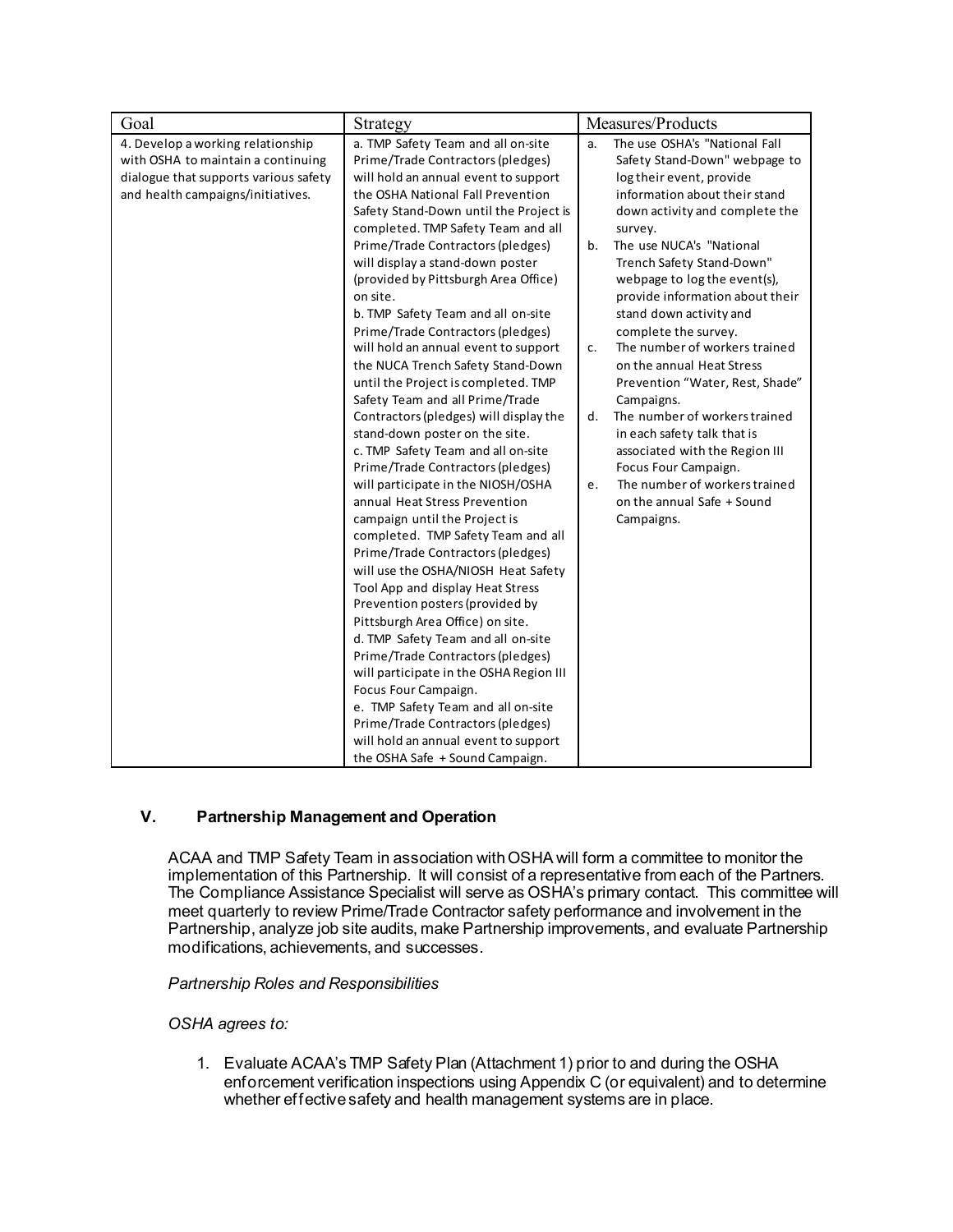- 2. Designate an OSHA Compliance Assistance Specialist (CAS) to serve as a resource and liaison person for the Partnership.
- 3. Meet with ACAA and TMP Safety Team quarterly to review project safety performance. Safety performance will be evaluated through review of Prime/Trade Contractors' OSHA 300 logs for the Project and related accident reports.
- 4. Provide timely response to requests for information and clarification of OSHA standards, as resources permit.
- 5. Provide information on OSHA training resources available.

# *ACAA agrees to:*

- 1. Provide a dedicated TMP Site Safety Director to serve as liaison for the Partnership and lead the TMP Safety Team to assist Prime/Trade Contractors with their safety efforts.
- 2. Provide notice (via TMP Safety Team) to all Prime/Trade Contractors that the Program is subject to this Partnership by including the Partnership Fact Sheet (Appendix A) in the Program New Worker Safety Orientation.
- 3. Provide a TMP Safety Team to develop and implement the TMP Health & Safety Plan (Attachment 1).
- 4. Provide a TMP Safety Team to evaluate Prime/Trade Contractors' safety and health management systems (Appendix C of this document).
- 5. Provide a TMP Safety Team to notify the OSHA Pittsburgh Area Office of Prime/Trade Contractors that have completed TMP's Safety Evaluation and have pledged both support and cooperation to the Partnership (Appendix B of this document).
- 6. Provide a TMP Safety Team to offer Prime/Trade Contractors safety and health information (i.e., toolbox safety meetings) especially on the focused four construction hazards (which are Falls; Caught-In or Between; Struck-By; and, Electrocutions).
- 7. Provide a TMP Safety Team to maintain Project safety performance report that requires all Prime/Trade Contractors (pledges) to submit a Monthly Accident & Injury Statistics Report and an updated OSHA 300 Log for the Project.
- 8. Provide a TMP Safety Team to meet with OSHA quarterly to review the safety performance of Prime/Trade Contractors and provide feedback on noted incident trends or patterns.
- 9. Coordinate safety related matters by assigning site general conditions such as maintenance of perimeter guardrail systems and housekeeping to designated Prime/Trade Contractors.

# **VI. On-Site Enforcement Verification Inspections**

In order to assist in measuring the success of this Partnership, an initial enforcement verification inspection will be conducted within 90 days after the signing of this Partnership, and annually thereafter. The enforcement verifications may be conducted as a focused inspection if the site meets the criteria outlined in OSHA's current enforcement guidelines. In addition to traditional enforcement issues, the inspection will assess the Partner's and Prime/Trade Contractor's (pledges) progress in meeting the requirements of the Partnership.

# **VII. OSHA Inspections**

This Partnership provides for the timely response to each allegation of a safety or health hazard brought to each contractor's attention by any person. Every Prime/Trade Contractor will respond promptly to each formal or informal complaint. The responsible Prime/Trade contractor will promptly abate each hazard discovered.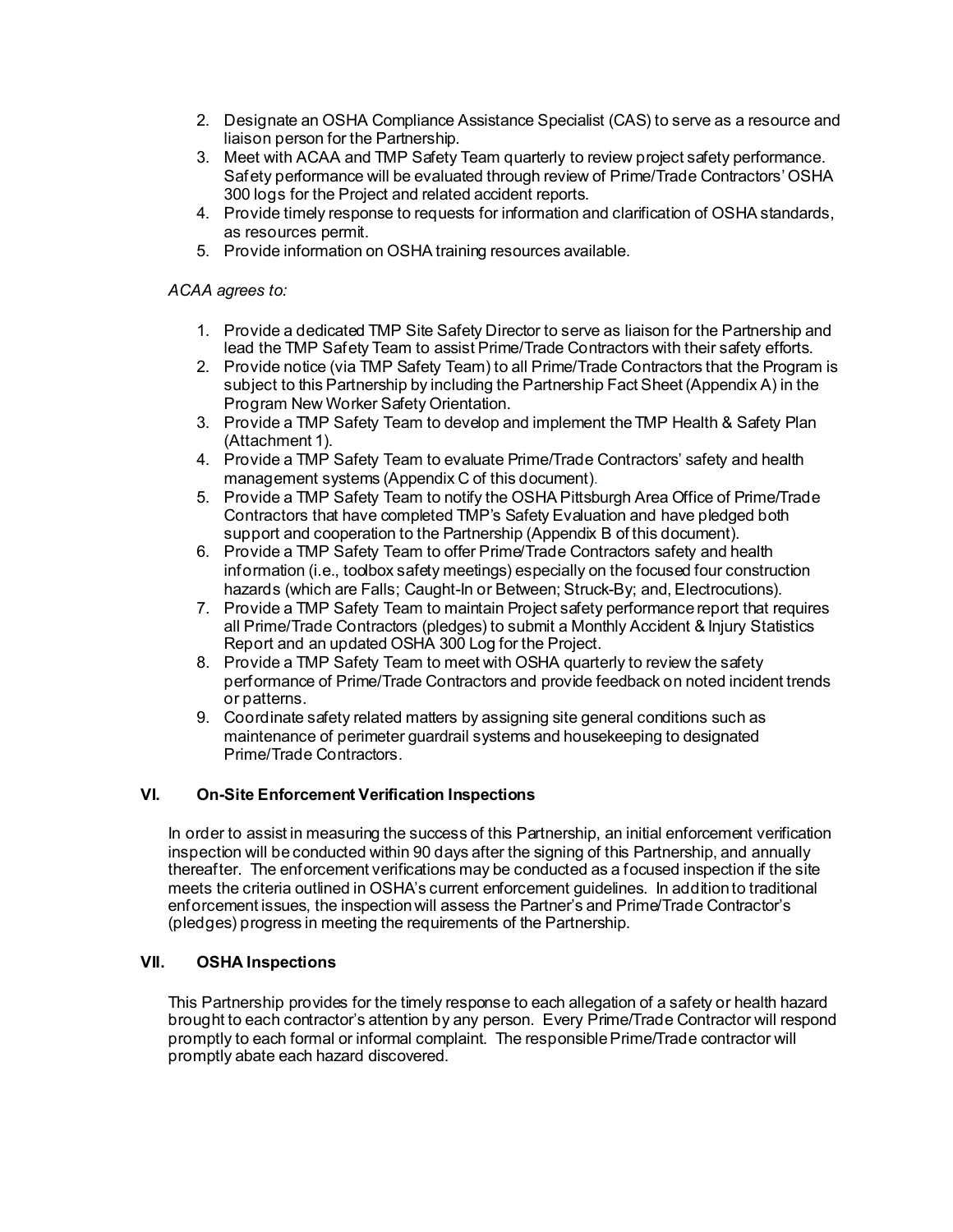OSHA agrees that a copy of each non-formal complaint related to the Project and filed with OSHA will be forwarded by fax or mail to the Project office. In accordance with applicable law, the identity of a complainant requesting confidentiality will not be revealed. The ACAA or designee agrees to investigate these complaints regardless of the contractor involved and provide OSHA with a written response within five working days of receiving the non-formal complaint/referral.

OSHA personnel will continue to conduct investigations and inspections in any event or circumstance that may warrant the opening of an OSHA inspection, pursuant to the policy set forth in Field Operations Manual (FOM). These may include but are not limited to formal complaints, referrals, fatalities, catastrophes, or other accidents or significant events. OSHA will also investigate contractors whose employees are exposed to or are creating plain view hazards at the Project. OSHA reserves the right to issue citations and penalties for violations including but not limited to regulatory violations for which mandatory penalties are established.

#### **VIII. Incentives**

OSHA's Field Operations Manual details opportunities available during citation/case settlement for all employers who undergo onsite enforcement inspections. These opportunities are also available for Prime/Trade Contractors (pledges).

#### **IX. Worker and Employer Rights – Employee Involvement**

This Partnership does not preclude employees and/or employers from exercising any right provided under the OSH Act (or, for federal employees, 29 CFR 1960), nor does it abrogate any responsibility to comply with rules and regulations adopted pursuant to the OSH Act. This Partnership recognizes employees bring valuable skills and perspective to the implementation of an effective site safety and health system. Employees on site will be encouraged and given opportunities to be involved in the site safety and health system. Employee involvement will include, but is not limited to, participation in self-audits, site inspections, job hazard analysis, safety and health management system reviews, safety training and accident/near miss reporting. Employee involvement will be included in the Safety and Health Management System Evaluation (Appendix C).

# **X. Safety and Health Management Systems**

OSHA and ACAA support the implementation of Safety and Health Management Systems (SHMS), including the four main elements of management commitment/employee involvement, hazard identification, hazard correction/control, and employee training. ACAA commits to implementing a SHMS at this Partnership site as detailed in Appendix C of this document.

# **XI. Annual Evaluation**

Partners will jointly prepare an annual evaluation of the Partnership using the Annual Evaluation Template in OSHA's Partnership Directive. The evaluation will review the success of the Partnership, lessons learned, and changes that will be made to meet the goals of the Partnership. Annual evaluations will be submitted by the Partners to OSHA's Philadelphia Regional Office no later than 45 days after the signing anniversary date each year.

#### **XII. Termination**

This Partnership will terminate four years from the date of the signing or upon completion of the Project. If either Partner wishes to withdraw its participation prior to the established termination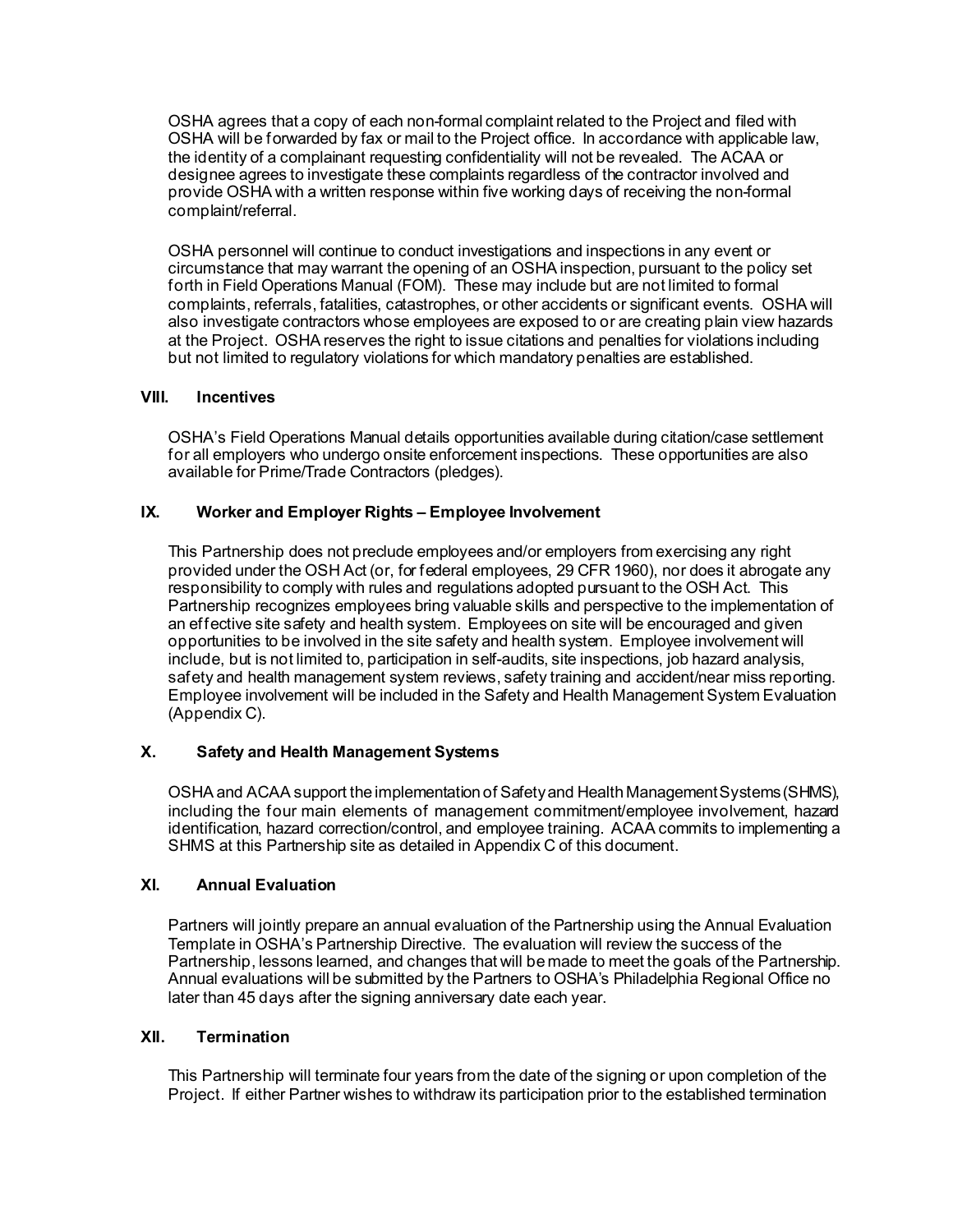date, the agreement will terminate upon receiving a written notice of the intent to withdraw from either signatory.

# **XIII. Paperwork Reduction Act**

OSHA Strategic Partnerships are part of OSHA's available voluntary cooperative programs. As per the Paperwork Reduction Act of 1995 (PRA OMB CONTROL NO. 1218-0244, expires July 31, 2022), the public reporting burden for this Partnership's collection of information is estimated at 11 hours per participant, per year. If you have any comments regarding this collection of information, including suggestions for reducing the burden or revising the burden estimate, please direct them to:

> Occupational Safety and Health Administration Attention: Director, Office of Partnerships and Recognition Directorate of Cooperative and State Programs 200 Constitution Avenue, NW – Room N3700 Washington, DC 20210

# **XIV. Signatures**

Based on a mutual interest to protect construction workers, the below parties agree to the terms of the Partnership for the construction of the Pittsburgh International Airport Terminal Modernization Program.

Signed day of 1992 and 2021

**Partners:** 

**Chris Robinson Area Director Pittsburgh Area Office USDOL/OSHA**

**Paul Hoback, Jr., Chief Development Officer Engineering, Planning and Capital Development Allegheny County Airport Authority**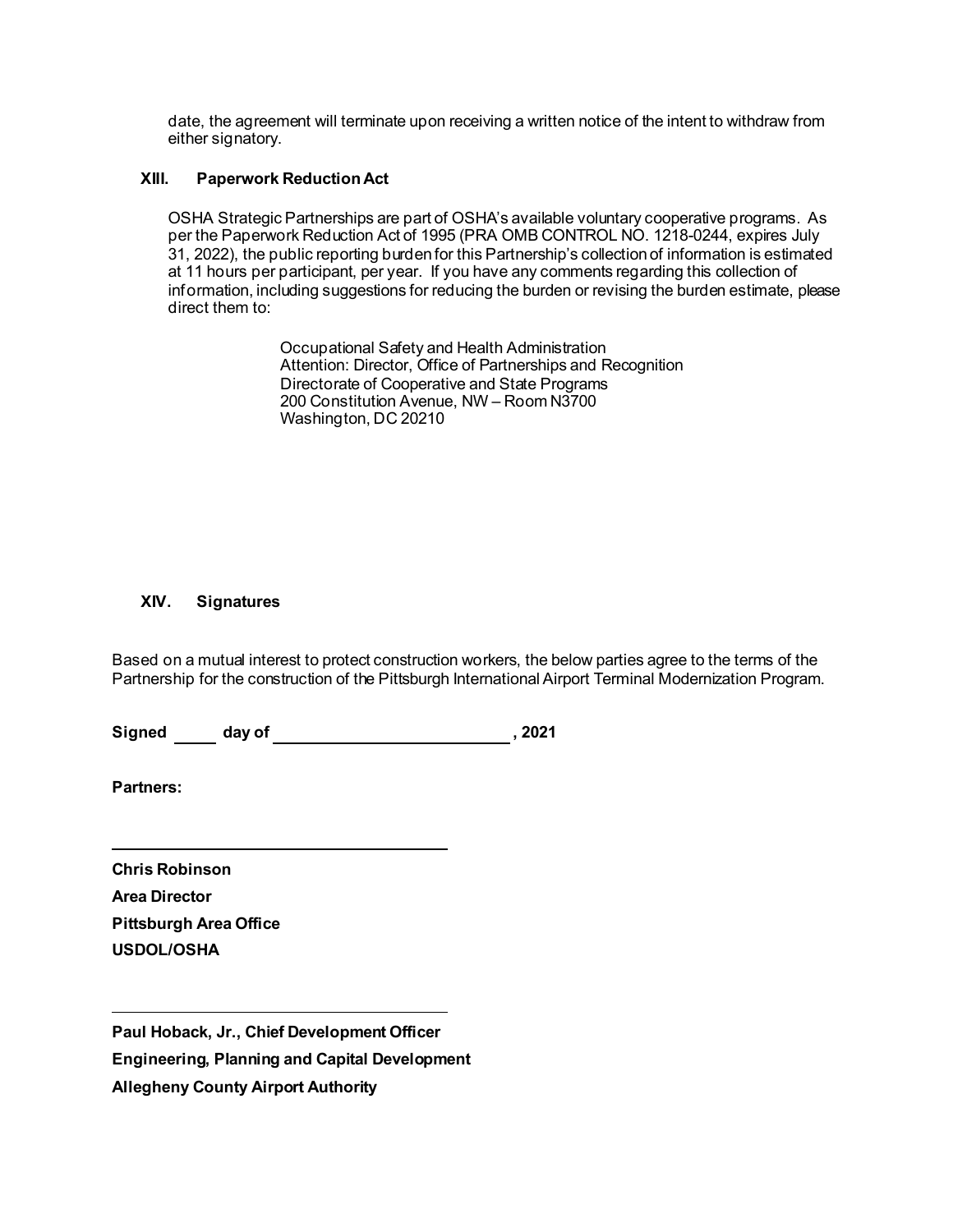**In Support of:**

**Thomas Melcher**

**Business Representative Pittsburgh Regional Building Trades Council**

# **PARTNERSHIP FACT SHEET – APPENDIX A**

The Pittsburgh Area Office of the Occupational Safety and Health Administration (hereafter referred to as "OSHA") and the Allegheny County Airport Authority (hereafter referred to as "ACAA"), have agreed to implement an OSHA Strategic Partnership (hereafter referred to as "Partnership") during construction of the Pittsburgh International Airport Terminal Modernization Program (hereafter referred to as "Program").

The goal of this Partnership is to encourage joint co-operation between OSHA, ACAA, and Prime/Trade Contractors to foster a safe work environment for all project employees. The Safety Representatives for the ACAA, OCIP Manager, Program Manager, Construction Management – Agents, (hereafter referred to as "TMP Safety Team") will support the Partnership Program.

The Partnership calls for the Project to be managed consistent with OSHA's Recommended Practices Safety & Health Programs Guidelines or its equivalent. OSHA will provide timely responses to requests for information, requests for clarification of OSHA standards and assist as resources and/or OSHA Policy allow. To show their commitment to the Partnership, participating Prime/Trade Contractors will voluntarily sign a pledge (Appendix B).

This Partnership will not relieve any Prime/Trade Contractors (pledges) from, lessen their safety responsibilities, nor change any contractual obligations between the AACA, OCIP Manager, Program Manager, or Construction Management – Agents, nor does it lessen any/all affirmative defenses, legal rights or due process afforded with respect to OSHA enforcement action.

This Partnership will not in any way affect employees' ability to exercise rights under the Occupational Safety and Health ("OSH") Act and OSHA regulations. The Partnership is consistent with OSHA's longrange effort to develop a contractor/government partnership approach to safety management. It allows for better use of OSHA resources and for innovation in safety management, and it encourages more participation in the safety process by each stakeholder.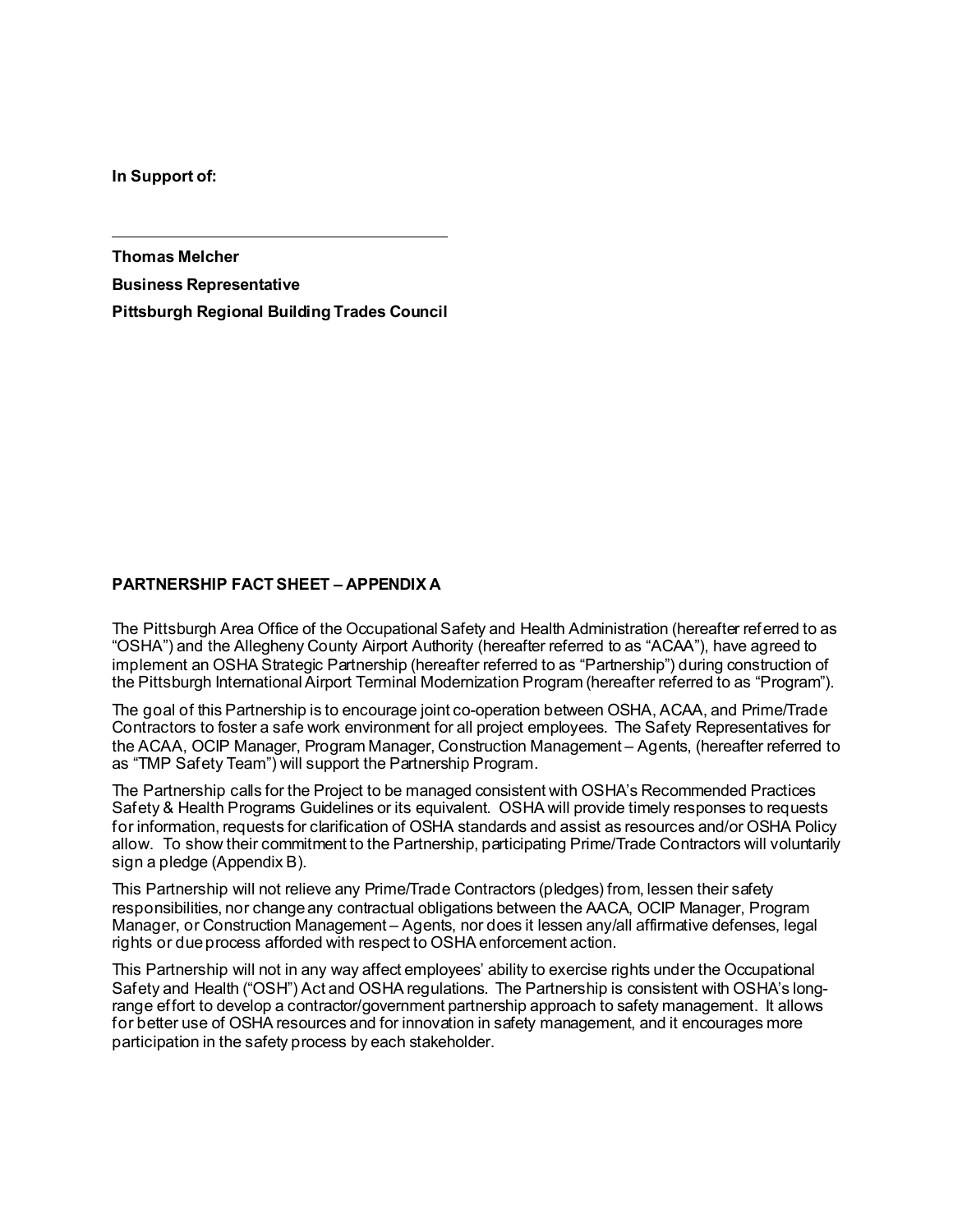#### **PLEDGE – APPENDIX B**

The Pittsburgh Area Office of the Occupational Safety and Health Administration (hereafter referred to as "OSHA") and the Allegheny County Airport Authority (hereafter referred to as "ACAA"), have agreed to implement an OSHA Strategic Partnership (hereafter referred to as "Partnership") during construction of the Pittsburgh International Airport Terminal Modernization Program (hereafter referred to as "Program").

The goal of this Partnership is to encourage joint co-operation between OSHA, ACAA, and Prime/Trade Contractors to foster a safe work environment for all project employees. The Safety Representatives for the ACAA, OCIP Manager, Program Manager, Construction Management – Agents, (hereafter referred to as "TMP Safety Team") will support the Partnership Program.

The Partnership calls for the Project to be managed consistent with OSHA's Recommended Practices Safety & Health Programs in Construction or its equivalent. OSHA will provide timely responses to requests for information, requests for clarification of OSHA standards and assist as resources and/or OSHA Policy allow. To show their commitment to the Partnership, participating Prime/Trade Contractors will voluntarily sign a pledge (Appendix B).

This Partnership will not relieve any Prime/Trade Contractors (pledges) from, lessen their safety responsibilities, nor change any contractual obligations between the AACA, OCIP Manager, Program Manager, or Construction Management – Agents, nor does it lessen any/all affirmative defenses, legal rights or due process afforded with respect to OSHA enforcement action.

This Partnership will not in any way affect employees' ability to exercise rights under the Occupational Safety and Health ("OSH") Act and OSHA regulations. The Partnership is consistent with OSHA's longrange effort to develop a contractor/government partnership approach to safety management. It allows for better use of OSHA resources and for innovation in safety management, and it encourages more participation in the safety process by each stakeholder.

**Based on mutual interest to protect construction workers, the below party pledges both support and cooperation to the OSHA / ACAA Partnership by following the Pittsburgh International Airport Terminal Modernization OCIP Health & Safety Program.** 

Authorized Representative (print / type)

**Signature** 

Title (print / type)

Company / Organization (print / type)